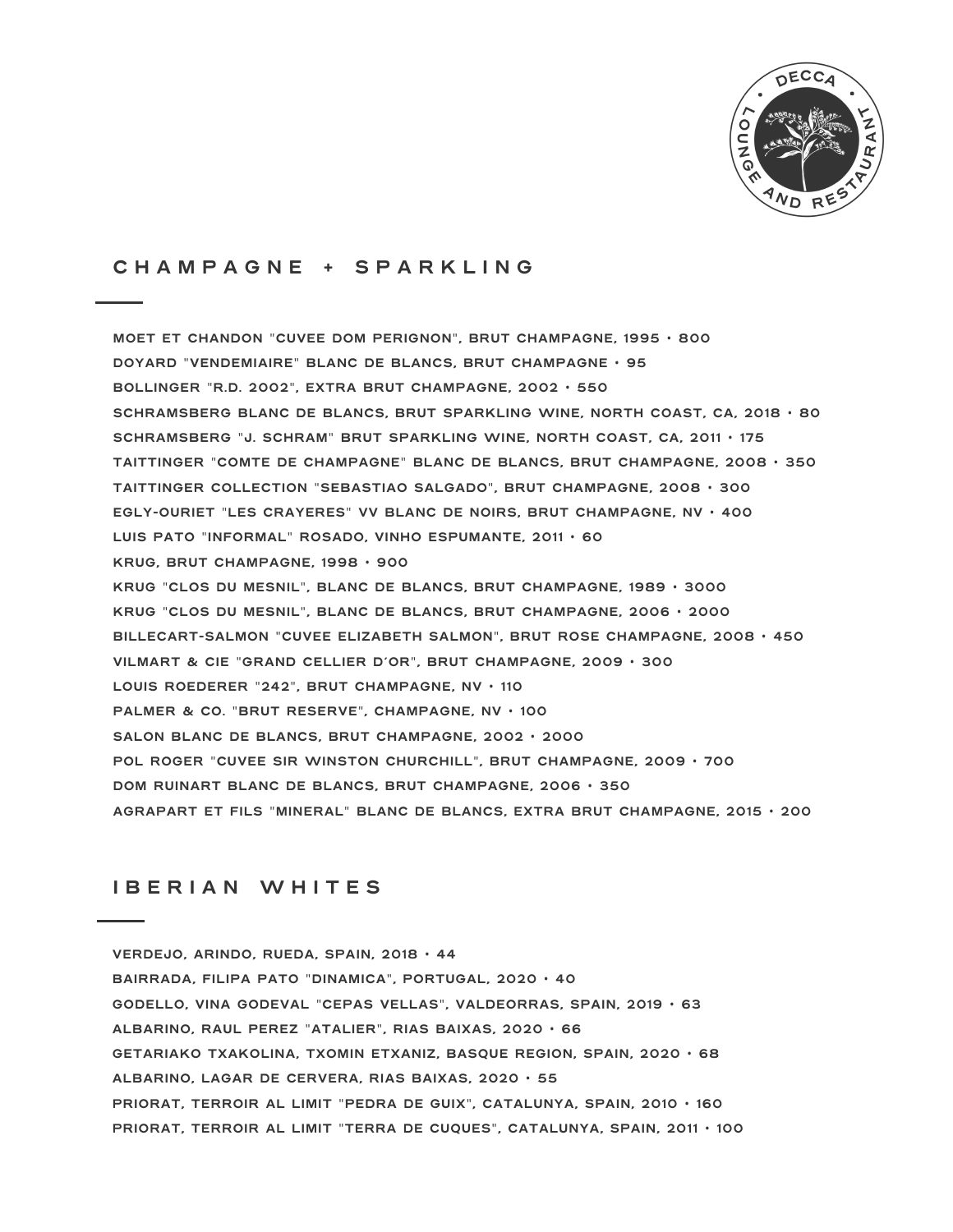## SAUVIGNON BLANC + CHENIN BLANC

**VOUVRAY, DOMAINE HUET** "**CLOS DU BOURG**" **SEC, LOIRE VALLEY, 2018** • **110 CHENIN BLANC, DASHE CELLARS** "**CONCRETE CUVEE**"**, CLARKSBURG, CA, 2019** • **56 SAUVIGNON BLANC, BRENDEL, NAPA VALLEY, 2019** • **72 SAVENNIERES, DOMAINE DES BAUMARD** "**CLOS DU PAPILLON**"**, LOIRE VALLEY, 2014** • **95 SANCERRE, PASCAL COTAT** "**LES MONTS DAMNES**"**, LOIRE VALELY, FRANCE, 2020** • **160 SAUVIGNON BLANC/SEMILLON, DELILLE CELLARS, COLUMBIA VALLEY, 2018** • **84 BORDEAUX BLANC, LA CLARTE DE HAUT-BRION, GRAVES, 2014** • **260 SAUVIGNON BLANC, TRIONE VINEYARDS, SONOMA COUNTY, CA 2020** • **60 BORDEAUX BLANC, CHATEAU CARBONNIEUX, PESSAC-LEOGNAN, FRANCE, 2O17** • **100**

# RIESLING + RHONE + REGIONAL WHITE

**RIESLING, DONNHOFF** "**OBERHAUSER LEISTENBERG**" **KABINETT, NAHE, GERMANY, 2019** • **65 CASSIS BLANC, DOMAINE DU BAGNOL, PROVENCE, 2019** • **75 SAINT-JOSEPH BLANC, YVES CUILLERON** "**LYSERAS**"**, NORTHERN RHONE VALLEY, 2018** • **90 BREZEME, ERIC TEXIER** "**ROUSSANNE**"**, SOUTHERN RHONE VALLEY, 2019** • **75 RIESLING, DOMAINE OSTERTAG** "**CLOS MATHIS**"**, ALSACE, 2015** • **110 VIOGNIER, CRISTOM** "**ESTATE**"**, EOLA-AMITY HILLS, OR, 2016** • **60 CHATEAUNEUF-DU-PAPE, CHATEAU DE BEAUCASTEL** "**ROUSSANNE VV**"**, FRANCE, 2019** • **360 RIESLING, EGON MULLER** "**SCHARZHOFBERGER**"**, KABINETT, MOSEL, 2009** • **300 RIESLING, TRIMBACH** "**CLOS STE HUNE**"**, ALSACE, 2016** • **400 PALETTE BLANC, CHATEAU SIMONE, PROVENCE, 2017** • **150 HERMITAGE BLANC, JEAN-LOUIS CHAVE, NORTHERN RHONE, 2015** • **500 JURANCON SEC, CLOS JOLIETTE, FRANCE 1974** • **300**

#### **C H A R D O N N A Y**

**MARTINELLI** "**ZIO TONY RANCH**"**, RUSSIAN RIVER VALLEY, 2017** • **125 CERITAS** "**PETER MARTIN RAY**"**, SANTA CRUZ MOUNTAINS, 2018** • **155 SONOMA-CUTRER** "**RUSSIAN RIVER RANCHES**"**, SONOMA, 2020** • **52 SAINT-VERAN, DOMAINE FRANTZ CHAGNOLEAU** "**PRELUDE**"**, BURGUNDY, 2019** • **60 NUITS-ST-GEORGE, CHANTAL LESCURE** "**LES CREUX FRAICHES EAUX**"**, BURGUNDY, 2014** • **175 CHABLIS GRAND CRU** "**VALMUR**"**, DOMAINE WILLIAM FEVRE, BURGUNDY, 2007** • **225 VOUGEOT 1ER CRU, DOMAINE DE LA VOUGERAIE, BURGUNDY, 2013** • **225 BROWN ESTATE** "**HOUSE OF BROWN**"**, CALIFORNIA, 2018** • **40 DIATOM, SANTA BARBARA, CA, 2020** • **64**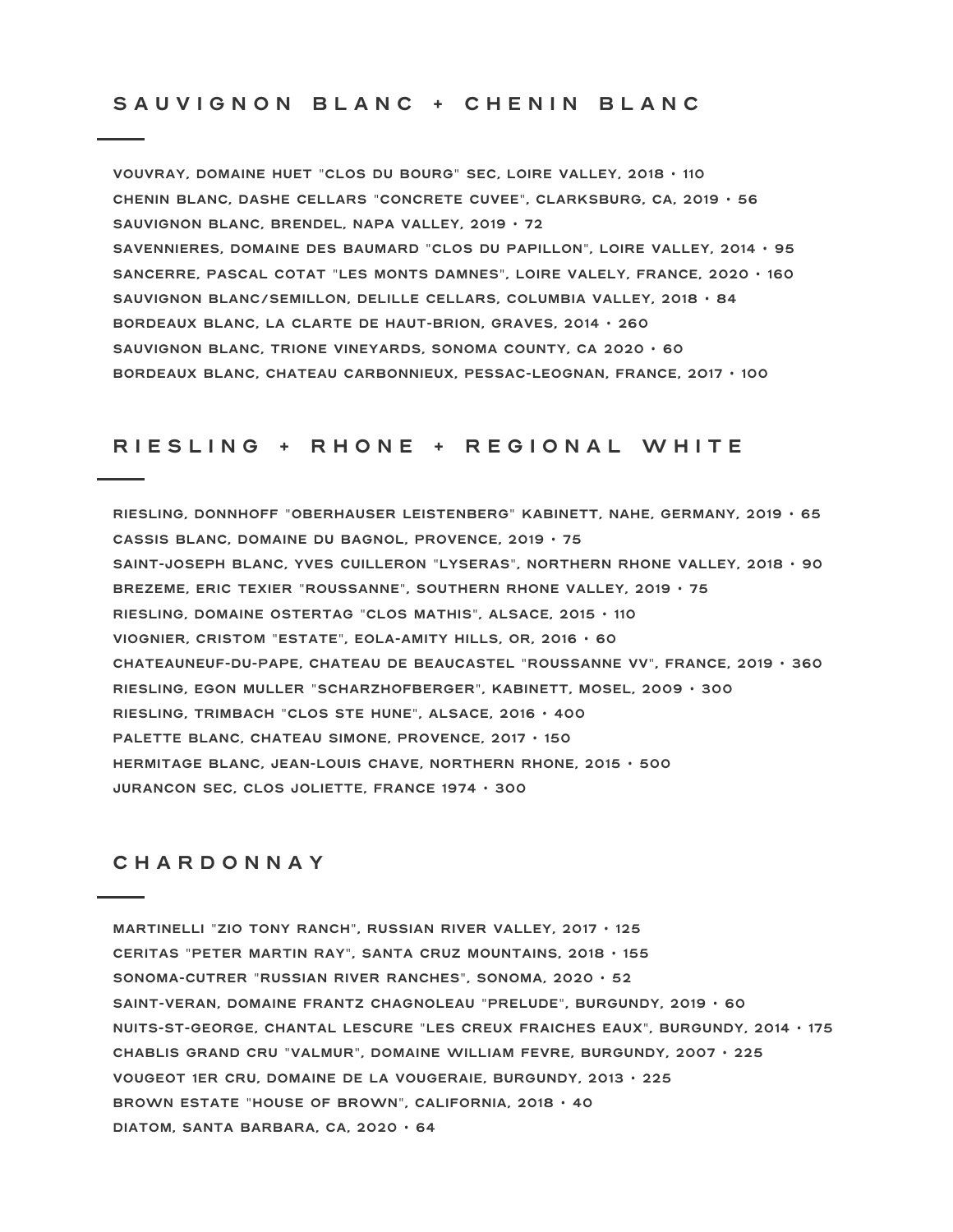**DOMAINE DROUHIN** "**ARTHUR**"**, WILLAMETTE VALLEY, 2017** • **90 MT. EDEN** "**WOLF VINEYARD** ~ **OLD VINES**"**, EDNA VALLEY, 2018** • **64 KISTLER** "**KISTLER VINEYARD**"**, SONOMA, 2014** • **250 KRUPP BROTHERS** "**STAGECOACH VINEYARD**"**, NAPA VALLEY, 2018** • **160 BEAUJOLAIS BLANC, DOMAINE TERRES DOREES, MACON, 2018** • **48 STAGLIN FAMILY VINEYARDS** "**ESTATE**"**, RUTHERFORD, NAPA VALLEY, 2015** • **130 AUBERT WINES** "**CIX**"**, SONOMA COAST, CA 2014** • **300 RAMEY** "**HUDSON VINEYARD**"**, CARNEROS, 2010** • **100 PULIGNY-MONTRACHET, BOUCHARD PERE ET FILS, BURGUNDY, 2005** • **140 TOR WINES HYDE VINEYARD, NAPA VALLEY, 2013** • **110 PEAY, SONOMA COAST, 2015** • **80 PULIGNY-MONTRACHET, DOMAINE JOSEPH FAIVELEY** "**LES REFERTS**"**, BURGUNDY, 2015** • **200 BOURGOGNE BLANC, JEAN-MARC PILLOT** "**LES HAUT DES CHAMPS**"**, BURGUNDY, 2019** • **90**

## **P I N O T N O I R**

**AUDEANT, WILLAMETTE VALLEY, OR, 2017** • **125 DOMAINE FAIVELEY, BOURGOGNE ROUGE, FRANCE, 2016** • **75 CERITAS** "**ELLIOTT**"**, SONOMA COAST, CA, 2018** • **175 COTE DE BEAUNE, LES TOURELLES DE LA CREE, BURGUNDY, FRANCE, 2016** • **100 PENNER-ASH** "**SHEA VINEYARD**"**, YAMHILL-CARLTON, OR, 2017** • **165 DOMAINE HENRI GOUGES, NUITS-ST-GEORGES, FRANCE, 1999** • **300 REX HILL** "**JACOB-HART ESTATE VINEYARD**"**, CHEHALEM MOUNTAINS, OR, 2016** • **175 RHYS** "**BEARWALLOW VINEYARD**"**, ANDERSON VALLEY, CA, 2015** • **200 EYRIE** "**ORIGINAL VINES**"**, DUNDEE HILLS, OR, 2014** • **180 HEAD HIGH, SONOMA, CA, 2019** • **50 MERRY EDWARDS** "**KLOPP RANCH**"**, RUSSIAN RIVER VALLEY, CA, 2016** • **190 PAUL HOBBS, RUSSIAN RIVER VALLEY, CA, 2018** • **110 DOMAINE CHEVILLON, LES VAUCRAINS PREMIER CRU, NUITS-ST-GEORGES, 2015** • **300 PIERRE GIRADIN** "**ECLAT DE CALCAIRE**"**, BOURGOGNE ROUGE, FRANCE, 2019** • **80 DOMAINE BRUNO CLAIR, LES CAZETIERS PREMIER CRU, GEVREY-CHAMBERTIN, 1999** • **250 FREDERIC ESMONIN, RUCHOTTES-CHAMBERTIN, 1999** • **400 SCRIBE, CARNEROS, CA, 2019** • **100 HANZELL VINEYARDS, SONOMA VALLEY, 2003** • **130 HIRSCH VINEYARDS** "**SAN ANDREAS FAULT, SONOMA COAST, CA 2O13** • **140 HAUTES COTES DE NUITS, THIBAULT LIGER BELAIR** "**LA ROCHE**"**, BURGUNDY, 2015** • **80 PISONI ESTATE, SANTA LUCIA HIGHLANDS, CA 2012** • **300 KOSTA BROWNE, RUSSIAN RIVER VALLEY, 2017** • **180 KEN WRIGHT CELLARS** "**CANARY HILL VINEYARD**"**, EOLA-AMITY HILLS, OR, 2017** • **120 DOMAINE FAIVELEY** "**LES VAUMURIENS**"**, POMMARD, BURGUNDY, 2014** • **170 PEAY** "**SCALLOP SHELF**"**, SONOMA COAST, CA 2014** • **140**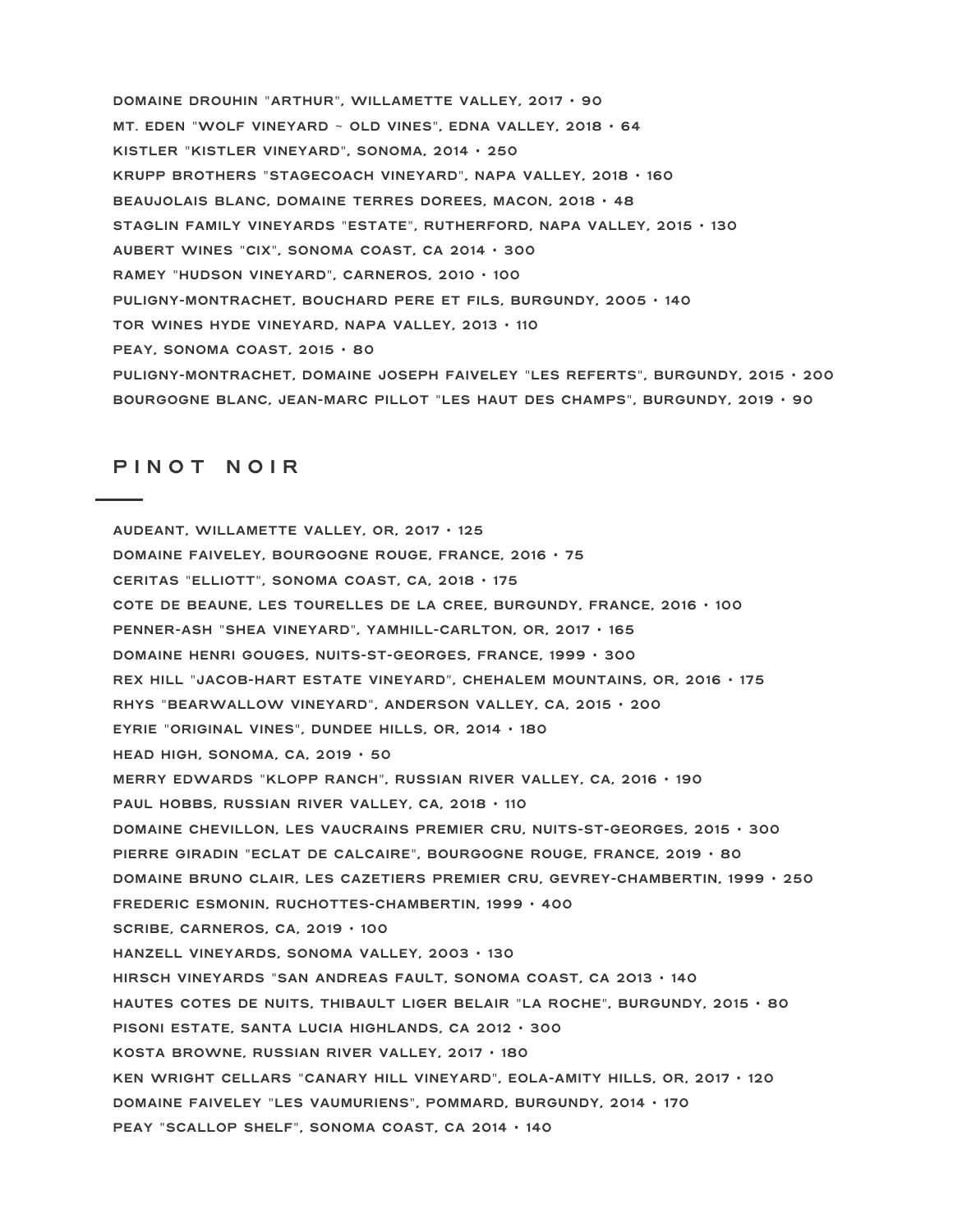### **I B E R I A N P E N N I N S U L A**

**RIBERA DEL DUERO, VEGA SICILIA** "**UNICO**"**, CATALUNYA, SPAIN, 2004** • **1000 RIBERA DEL DUERO, VEGA SICILIA UNICO RESERVA ESPECIAL EDICIÓN, SPAIN, 1990** • **1200 RIBERA DEL DUERO, VEGA SICILIA** "**TINTO VALBUENA 5**"**, SPAIN, 2009** • **400 RIOJA, MUGA** "**PRADO ENEA**" **GRAN RESERVA, 2010** • **175 RIBEIRA SACRA, CASTRO CANDAZ** ~ **MENCIA, GALICIA, 2019** • **65 RIOJA, PALACIOS REMONDO** "**LA MONTESA**" **CRIANZA, SPAIN, 2016** • **40 PRIORAT, TERROIR AL LIMIT** "**DITS DEL TERRA**"**, CATALUNYA, SPAIN, 2014** • **160 RIOJA, FINCA NUEVA CRIANZA, SPAIN, 2017** • **48 RIOJA, LA RIOJA ALTA S.A.** "**VINA ARDANZA RESERVA**"**, SPAIN, 2015** • **90 RIOJA, LA RIOJA ALTA S.A.** "**GRAN RESERVA 904**"**, SPAIN, 2011** • **165 RIBERA DEL DUERO, DOMINIO DE PINGUS** "**PSI**"**, CASTILLA Y LEON, SPAIN, 2018** • **90 RIOJA, BODEGAS-FRANCO-ESPANOLES GRAN RESERVA, SPAIN 1973** • **400 RIBERA DEL DUERO, DOMINIO DE PINGUS** "**FLOR DE PINGUS**"**, SPAIN, 2014** • **180 PRIORAT, CLOS ERASMUS** "**LAUREL**"**, SPAIN, 2018** • **140 RIOJA, CVNE** "**IMPERIAL**" **GRAN RESERVA, SPAIN, 1968** • **400**

## RHONE VARIETALS + REGIONAL FRENCH

**SAUMUR-CHAMPIGNY, ROCHE NEUVES** "**LA MARGINALE**"**, LOIRE VALLEY, 2016** • **125 COTE-ROTIE, R. ROSTAING** "**COTE BLONDE**"**, NORTHERN RHONE VALLEY, 2009** • **400 CAYUSE** "**EN CERISE VINEYARD**"**, SYRAH, WALLA WALLA VALLEY, WA 2013** • **300 CAYUSE** "**GOD ONLY KNOWS**"**, SYRAH BLEND, WALLA WALLA VALLEY, WA 2018** • **300 COTES-DU-RHONE, SAINT COSME, SOUTHERN RHONE VALLEY, 2020** • **56 GIGONDAS, DOMAINE SAINT-GAYAN** "**ORIGINE**"**, RHONE VALLEY, 2015** • **90 LIRAC, CLOS DU MONT-OLIVET, RHONE VALLEY, FRANCE, 2019** • **72 CHATEAUNEUF-DU-PAPE, CHATEAU DE BEAUCASTEL, RHONE VALLEY, 2001** • **300 COTE-ROTIE, STEPHANE OGIER, NORTHERN RHONE VALLEY, FRANCE, 2015** • **350 IGP COLLINES RHODANIENNES, STEPHANE OGIER** "**LA ROSINE**"**, FRANCE, 2018** • **70 HERMITAGE, JEAN-LOUIS CHAVE, NORTHERN RHONE VALLEY, FRANCE, 2015** • **600 BOOKER** "**OUBLIE**"**, GRENACHE BLEND, PASO ROBLES, 2017** • **150 COTE ROTIE, E. GUIGAL** "**LA MOULINE**"**, NORTHERN RHONE VALLEY, 1999** • **900 BOURGUEIL, CATHERINE & PIERRE BRETON** "**LES PERRIERES**"**, LOIRE VALLEY, 2014** • **125 GRENACHE/SYRAH, LES MISTRAL** "**JOSEPH'S BLEND**"**, MONTEREY COUNTY, CA, 2017** • **64 CORNAS, ALAIN VOGE** "**LES VIEILLES VIGNES**"**, NORTHERN RHONE VALLEY, 2015** • **225 CHATEAUNEUF-DU-PAPE, JULIETTE AVRIL** "**CUVEE MAXENCE**"**, FRANCE, 2016** • **110 GIGONDAS, SAINT COSME** "**LE CLAUX**"**, RHONE VALLEY, 2016** • **160 PALETTE ROUGE, CHATEAU SIMONE, PROVENCE, FRANCE, 2013** • **140 VAUCLUSE, CHENE BLEU** "**HELOISE**"**, SOUTHERN RHONE VALLEY, 2012** • **200**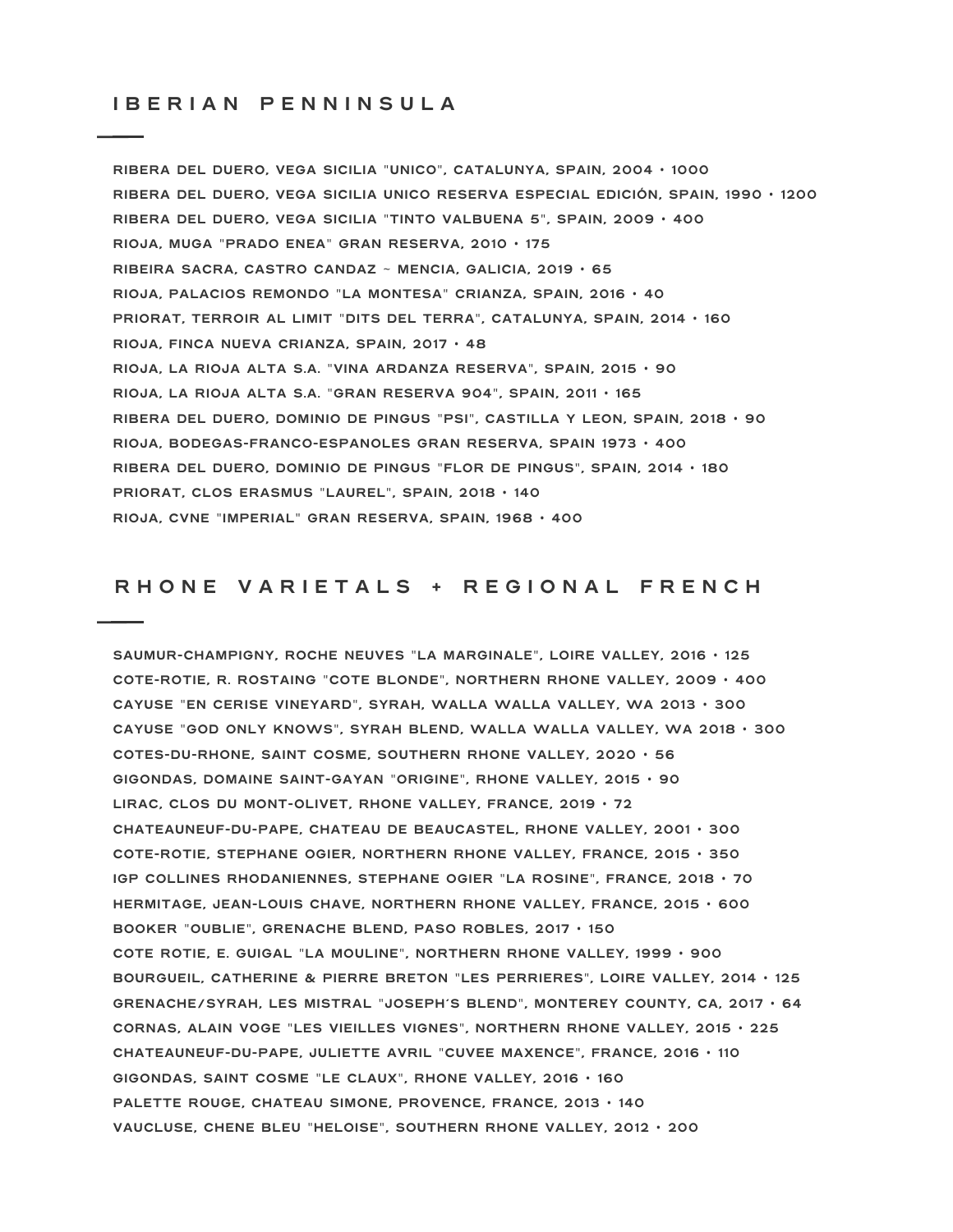**CHATEAU MACHORRE** "**CUVEE LA VILLA**"**, BORDEAUX SUPERIEUR, 2012** • **60 LE SAINT-ESTÈPHE DE MONTROSE, SAINT-ESTEPHE, 2015** • **100 VIRGINIE DE VALANDRAUD, SAINT-EMILION GRAND CRU, 2015** • **150 CHATEAU BEAU-SEJOUR BECOT, SAINT-EMILION GRAND CRU, 2015** • **225 CLOS FOURTET, SAINT-EMILION GRAND CRU, 2009** • **475 CHATEAU LASSEGUE, SAINT-EMILION GRAND CRU, 2017** • **110 CHATEAU DE CAMENSAC, HAUT-MEDOC, 2015** • **180 DAME GAFFELIERE, SAINT-EMILION GRAND CRU, 2015** • **10O CHATEAU PALMER, MARGAUX, 1999** • **800 CROIX DE BEAUCAILLOU, SAINT-JULIEN, 2010** • **300 CHATEAU D'ISSAN, MARGUAUX, 2010** • **350 CHATEAU LEOVILLE BARTON, SAINT-JULIEN, 2000** • **275 CHATEAU QUINAULT L'ENCLOS, SAINT-EMILION GRAND CRU, 2015** • **125 CHATEAU TROPLONG MONDOT, SAINT-EMILION GRAND CRU, 2009** • **400 CHATEAU CAMBON LA PELOUSE, CRU BOURGEOIS, HAUT-MEDOC, 2015** • **90 LA GRAVETTE DE CERTAN, POMEROL, 2015** • **250 CHATEAU FAUGERES, SAINT-EMILION GRAND CRU, 2015** • **170 CHATEAU LEOVILLE POYFERRE, SAINT-JULIEN, 2000** • **500 CHATEAU TALBOT, SAINT-JULIEN, 1982** • **450 CHATEAU TALBOT, SAINT-JULIEN, 1996** • **250 CHATEAU PICHON LONGUEVILLE** "**COMTESSE DE LALANDE**"**, PAUILLAC, 1996** • **650 CHATEAU LEOVILLE DU MARQUIS DE LA CASES, BORDEAUX, 1989** • **650CHATEAU FLEUR CARDINALE, SAINT-EMILION GRAND CRU, 2015** • **200 CHATEAU PONTET-CANET, PAUILLAC, 2003** • **400 CHATEAU BELGRAVE, HAUT-MEDOC, FRANCE 2015** • **70 CHATEAU PONTET-CANET, PAUILLAC, 2015** • **300 LA CHAPELLE DE MEYNEY, SAINT-ESTEPHE, 2014** • **95 CHATEAU LA CARDONNE, MEDOC CRU BOURGEOIS, 2010** • **65 CHATEAU LA FLEUR-PETRUS, POMEROL, 2011** • **500 CHATEAU LAFITE ROTHSCHILD, PAUILLAC, 1983** • **2000 CHATEAU LAFITE ROTHSCHILD, PAUILLAC, 1989** • **2500 CHATEAU LAFITE ROTHSCHILD, PAUILLAC, 1993** • **1500 CHATEAU LAFITE ROTHSCHILD, PAUILLAC, 2000** • **3500 CHATEAU MOUTON ROTHSCHILD, PAUILLAC, 1983** • **1600 CHATEAU MOUTON ROTHSCHILD, PAUILLAC, 1998** • **1500 CHATEAU MOUTON ROTHSCHILD, PAUILLAC, 2003** • **1500 CHATEAU MARGAUX, MARGAUX, 2000** • **3000**